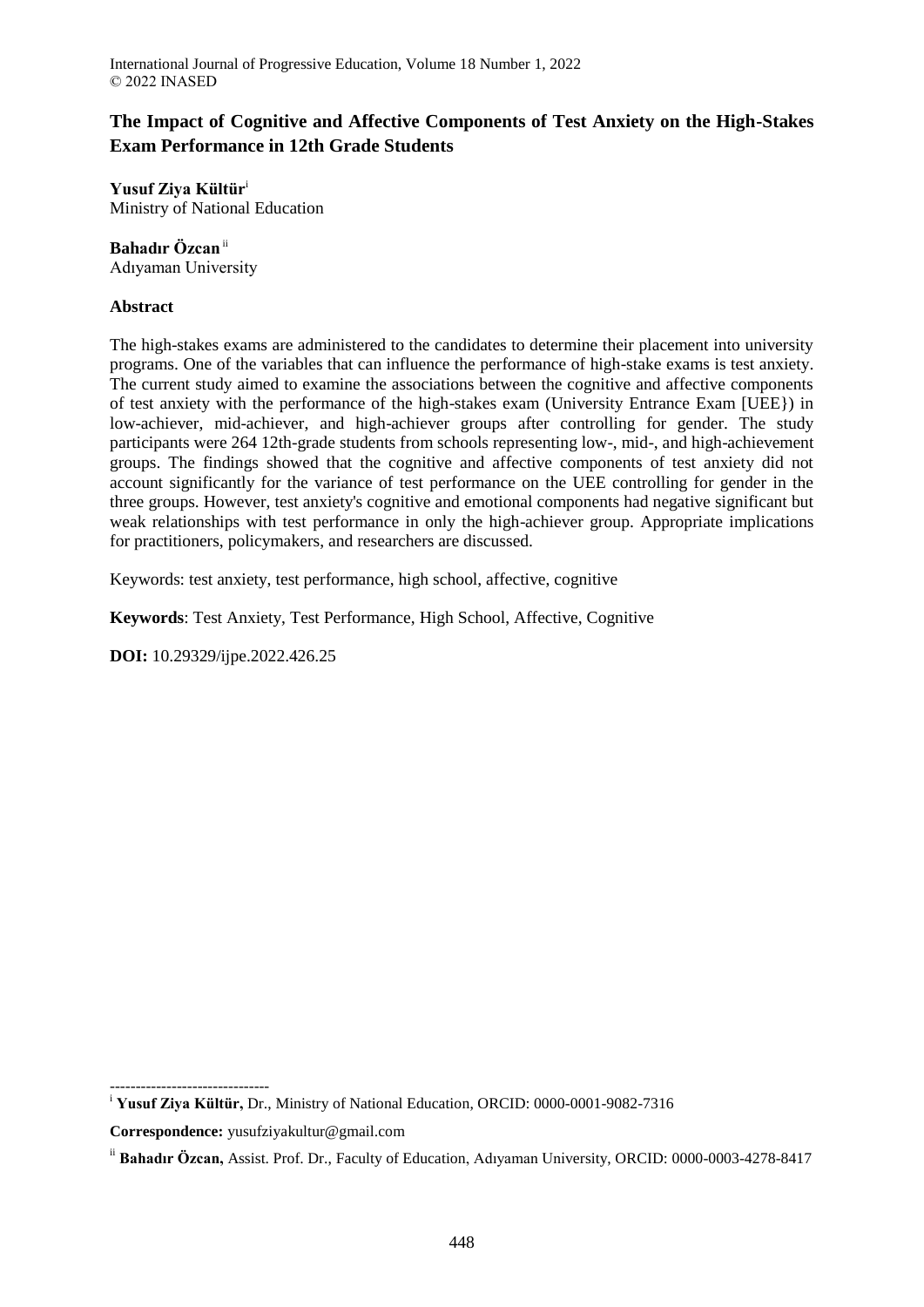## **INTRODUCTION**

Standardized tests have a crucial potential to determine the transition of individuals from high school to university education. The high school period is a critical one for students to prepare for the exam to continue their university education in their preferred programs (Kapıkıran, 2020). In the transition from high school to university education, standardized achievement tests with a more weighted effect are used in addition to school grades. Consequently, an individual's academic achievement is the most crucial determinant of his/her career and socioeconomic status (Spinath, 2012). In other words, an individual's performance on academic tests has important academic, social, and professional consequences (Knoll et al., 2019).

Recently, the importance of university education has increased in Turkey (Güler & Çakır, 2013). In 2019, 1,880,800 candidates took the Field Qualification Test-Alan Yeterlilik Testi (AYT) part of the University Entrance Exams (UEE), and according to the exam results, 409,587 candidates were placed in undergraduate programs (OSYM, 2019). On the other hand, students who want to enroll in prestigious universities or programs equal approximately 5% of exam candidates; this puts pressure on students and causes stress and anxiety (Barlas et al., 2010). The concept that includes negative emotional reactions accompanying situations in which performance is measured or evaluated is test anxiety (Mcdonald, 2010). A student's performance measurement may reflect the student's ability or achievement on the exam or indicate his/her ability to cope with stress and anxiety as a result of the assessment experience; thus, the measurement of any unique ability or proficiency here can be confused with anxiety (Zeidner, 2007). In this context, the importance of revealing the relationship between the students' test anxiety and achievement on the UEE becomes apparent.

Anxiety is frequently described as an unpleasant emotional mood characterized by feelings of stress, fear and worry, and stimulation of the central nervous system (Spielberger, 1972). When anxiety is mild, it acts as a warning signal for individuals; the accompanying physiological and psychological arousal can help the person maintain alertness and eventually embodies a threat that can perform adaptive coping actions (Spielberger, 1972). Although anxiety can be advantageous if it promotes alertness, when it cannot be handled correctly and is spread over a long period of time, it negatively affects students (Barrows et al., 2013).

According to cognitive load theory, in test anxiety some part of the executive memory capacity is allocated to the anxiety; as a result, the individual underperforms due to the inability to use all of his/her executive memory resources, which can lead to poor academic performance (Grimley & Banner, 2008; Mavilidi et al., 2014). On the other hand, in control value theory, test anxiety refers to universal and species-specific characteristics of the human mind that include an individual's emotional reactions to success or failure due to evaluation processes (Pekrun, 2006). More specifically, Liebert and Morris (1967) described two dimensions of test anxiety: affectivity and delusion, which is the cognitive dimension of test anxiety, including negative evaluations and thoughts about the individual's own performance. The affective dimension of test anxiety refers to the individual's emotional reactions to situations such as success or failure in the evaluation process (Pekrun, 2006). It also refers to biological reactions such as increased heart rhythm, sweating, chills, stress, tension, and nervousness when the individual is tested (Bal-Incebacak et al., 2019). These emotional reactions are closely related to the subjective control over the evaluation process and the importance one attributes to the results of an evaluation (Ringeisen et al., 2016). In other words, test anxiety arises from an interaction between low subjective control and high subjective value attributed to performance outcomes and is the result of low control over outcomes (Boehme et al., 2017).

The cognitive components of test anxiety are negatively related to academic performance (Cassady & Johnson, 2002; Crişan & Copaci, 2015; Eum & Rice, 2011; Gibbons et al., 2018; Hancock, 2001; Putwain & Symes, 2018; Zeidner, 1998). On the other hand, high anxiety in individuals with a strong working memory capacity has positive results on test performance (Owens et al., 2014). Individuals with high anxiety can also use compensatory strategies to achieve reasonable performance (Eysenck & Derakshan, 2011). However, high-risk tests are significantly associated with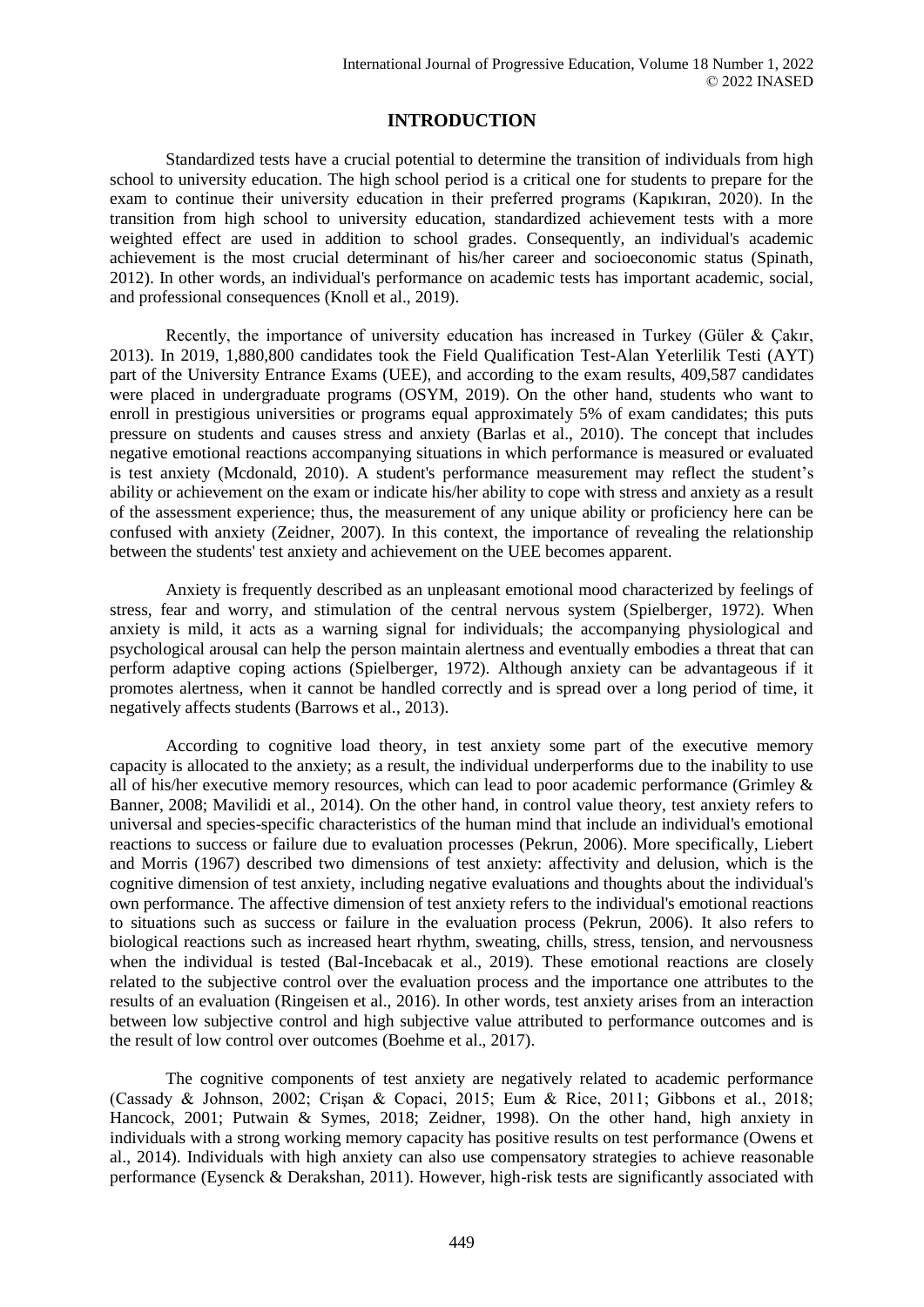higher test anxiety than classroom tests (Mcdonald, 2010; Segool et al., 2013). When test anxiety in education was examined, it was associated with academic achievement (Ergene, 2011), motivation (Elliot & McGregor, 1999), low test performance (Chapell et al., 2005), and gender (Chapell et al., 2005; Ergene, 2011; Erturan & Jansen, 2015; Eum & Rice, 2011; Güler & Çakır, 2013; Kocabıyık & Bacıoğlu, 2020; Núñez Peña et al., 2016; Zeidner, 1990). Considering the relationship between gender and test anxiety in the studies, gender was used as a control variable in this study.

## **Present Study**

As stated in our review, there is a negative relationship between test anxiety and performance. Moreover, test anxiety and its components accounted for the variance of achievement, which ranged from 2% to 7% (von der Embse & Witmer, 2014). Test anxiety and its components explain a low part of the variance of test performance. However, the research did not examine the extent to which certain aspects of test anxiety explained variance of test performance in different achievement groups in the Turkish sample. The current study examined relationships between test anxiety's cognitive and emotional components with subsequent test performance on the UEE in low-achiever, mid-achiever, and high-achiever groups after controlling for gender. Specifically, this study addressed the following questions:

- 1. What is the relationship between the cognitive components of test anxiety and high-risk test performance in three different achievement groups (high-, mid-, and low-achievers) after controlling for gender?
- 2. What is the relationship between the affective components of test anxiety and high-risk test performance in three different achievement levels after controlling for gender?

## **METHOD**

The current study was correlational research. A correlational study is a research design in which the researcher attempts to understand the kinds of naturally occurring variables that relate to each other (Fraenkel et al., 2012). The criterion variables of the study were test performance on the UEE in low-achiever, mid-achiever, and high-achiever groups. Test anxiety's affective and cognitive components were the predictor variables, and gender was the control variable.

### **Participants**

In this study, we used the purposive sampling method to select participants. Participants in the study were students studying in 12th-grade high schools located in a mid-sized city center in Turkey with about 85,000 inhabitants. Seven academic high schools provide academic education in the city center. The criteria that determined the high schools were the UEE results. Schools were categorized into three groups, taking into account their achievement in this exam; high-achievers, mid-achievers, and low-achievers. We chose one of the schools to represent each achievement group. These three schools' performances on the UEE out of 120 questions were  $M = 26.13$ ,  $SD = 9.05$  for low-achievers,  $M = 39.80$ ,  $SD = 9.92$  for mid-achievers, and  $M = 75.95$ ,  $SD = 14.72$  for high-achievers. When one considers the mean and standard deviation scores of the UEE performances of each group, the three selected schools represented the three achievement groups.

In the study, 264 12th-grade high school students participated. The participants consisted of 88 (40.5%) students in the low-achiever group, 80 (28.8%) students in the mid-achiever group, and 96 (30.7%) students in the high-achiever group. There were 163 male (59.1%) and 101 female (40.9%) participants in the study.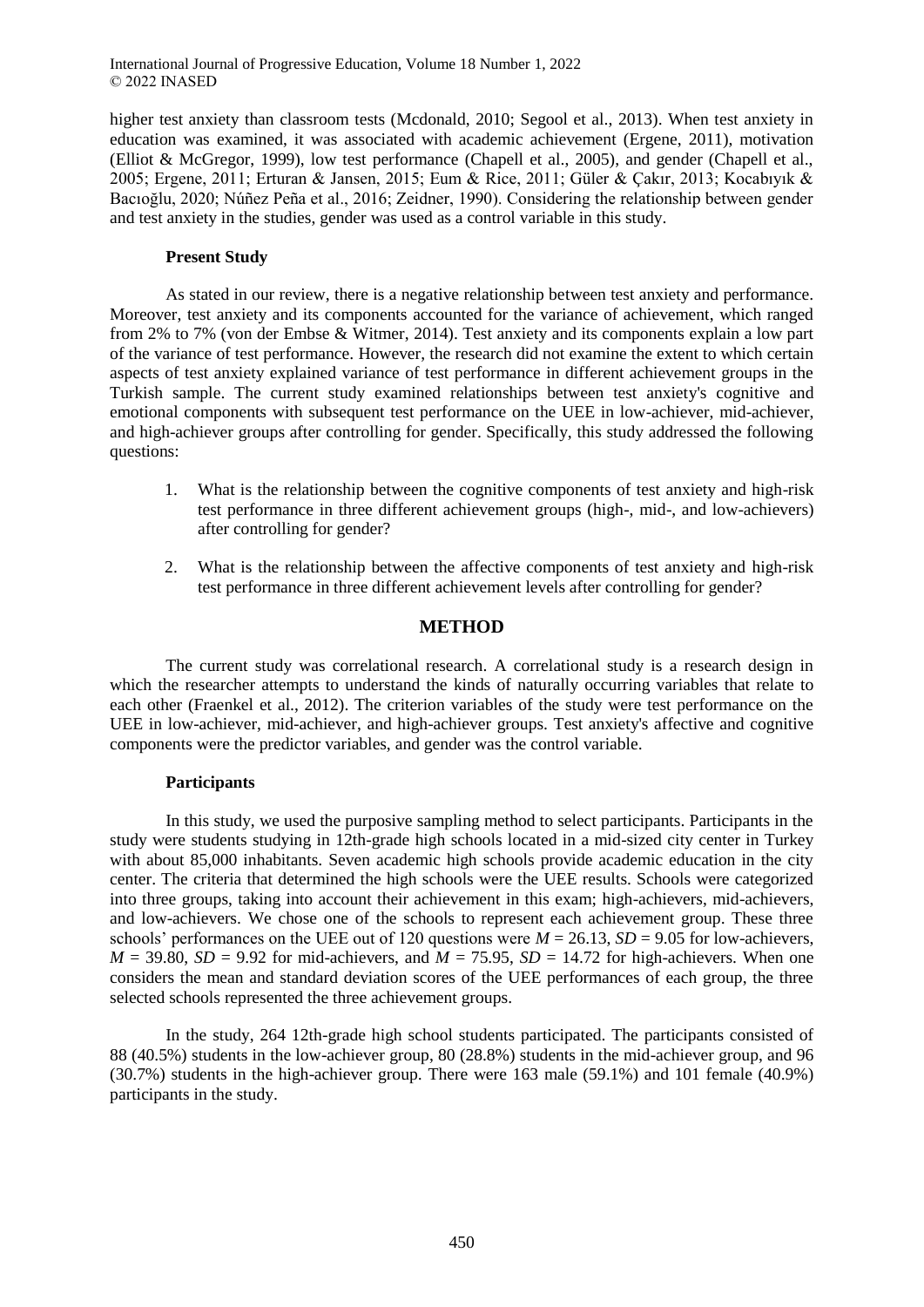### **Instruments**

#### *Test Anxiety Inventory*

The Test Anxiety Inventory (TAI) is a 20-item self-report instrument developed by Spielberger (1980) to measure individual differences in test anxiety as a situation-specific personality trait. It examines how often a test taker reports the experience of specific symptoms of anxiety before, during, and after examinations, using a 4-point Likert scale ranging from 1 (almost never) to 4 (almost always). Higher scores indicate higher levels of test anxiety. The TAI has two subscales: (1) "worry," which includes cognitive concerns about the consequences of failure (e.g., "I believe I am going to fail the test") and (2) "emotionality," which includes the different reactions of the autonomic nervous system resulting from stress experienced during an evaluative process (e.g., "my heart beats faster when I am taking a test"). The TAI has adequate psychometric properties with three-week test-retest reliability,  $r = .80$ , and concurrent validity with other test anxiety measures,  $r = .82$  (i.e., Sarason's TAS) (Spielberger, 1980). Internal consistency was *α* = .88 for worry and *α* = .90 for emotionality.

The TAI was adapted to Turkish by Albayrak-Kaymak (1987). The test-retest reliability of the scale ranged from  $r = .70$  to  $r = .90$ . The internal consistency coefficient for the "worry" subscale was *α* = .83, while that for the "emotionality" subscale was *α* =.84 (Albayrak-Kaymak, 1987). We used the worry and emotionality subscales of the TAI in the current study.

#### *Test Performance on the UEE*

A national two-stage examination system determines access to tertiary education and places students into different programs. The first stage is the Basic Proficiency Test-Temel Yeterlilik Testi (TYT), previously known as the Transition to Tertiary Education Examination ‒ Yükseköğretime Geçiş Sınavı (YGS). It is a multiple-choice assessment of core subjects such as Turkish, social sciences, mathematics, and science. Passing the TYT is sufficient to access the short-cycle tertiary programs in which most students are enrolled. Students' preferences and results in the YGS and their average classroom marks during high school are used to determine their placement in short-cycle tertiary and bachelor's programs through a centralized system that automatically assigns applicants to study programs (Kitchen et al., 2019; OSYM, 2018).

YKS is a three-session exam: Session 1 TYT, Session 2 AYT, and Session 3 Foreign Language Test (YDT). All applicants applying to YKS must take the TYT. Other sessions are optional. TYT is held on the first day, AYT on the second day, and YDT on the afternoon of the second day (OSYM, 2018). TYT consists of four parts and 120 questions, including 40 questions in Turkish, 40 questions in Basic Mathematics, 20 questions in Social Sciences, and 20 questions in Science. Each multiple-choice question has five choices, only one of which is the correct answer. The total time allowed for taking the test is 135 minutes.

From the students' correct answers provided to 120 TYT questions, the total answer numbers were calculated by subtracting 0.25 lines of 1 wrong answer (MoNE, 2018). In this study, we considered test performance as the total number of calculated true answers by subtracting 0.25 lines of 1 wrong answer over 120 questions of the TYT in which all the students participated. We used the TYT exam as the test performance of the UEE.

Participants were informed about the research process, and the study's informed consent was signed by those students who wished to participate. In the informed consent, participants gave a contact mobile number to the researchers so that they could get the UEE results. The researchers contacted the participants using the phone number provided in the informed consent and received the UEE test performance results.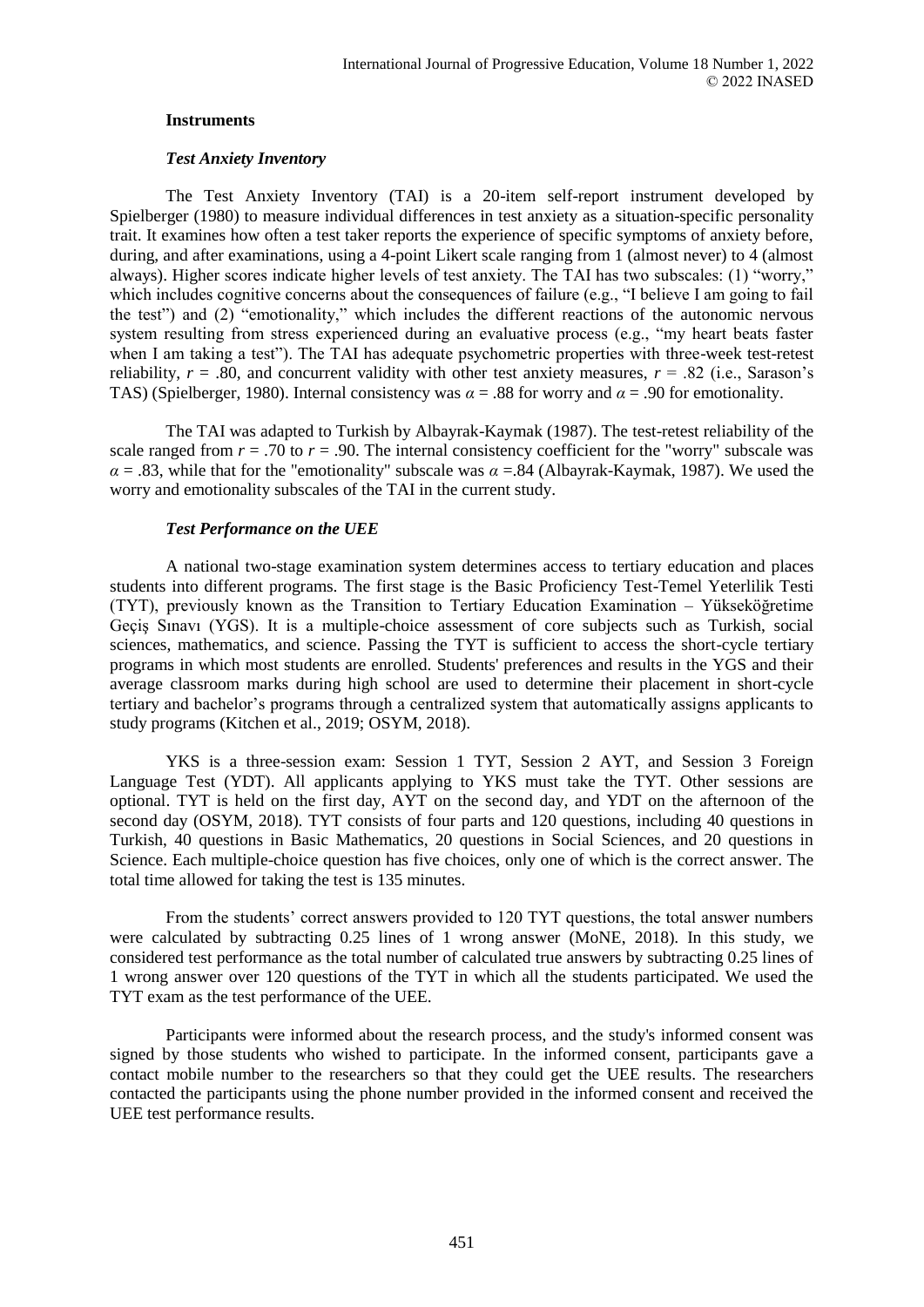#### **Data Analysis**

We conducted a multiple linear regression analysis with the SPSS 23 program. The multiple regression analysis was run to predict test performance on the UEE from the worry and emotionality components of test anxiety, controlling for gender. The variables in the regression analysis are normally distributed according to skewness, with kurtosis values ranging between -1 and +1 (see Table 1). There was no evidence of multicollinearity, as assessed by tolerance values greater than 0.1. If the tolerance value is less than 0.1, there might be a collinearity problem (Hair et al., 2014). In this analysis, all the tolerance values are higher than 0.1 (the lowest is 0.301) and there is no collinearity problem between the study's dependent variables.

### **RESULTS**

We used multiple regression analyses to examine the relationship between the worry and emotionality components of test anxiety and test performance on the UEE, controlling for gender. Descriptive statistics and correlation values of variables entering into regression equality are in Table 1.

| Groups                          | Variables                                     | N  | М     | <b>SD</b> | Skewness | Kurtosis |         | $\overline{c}$ | 3 |
|---------------------------------|-----------------------------------------------|----|-------|-----------|----------|----------|---------|----------------|---|
| Low-achiever                    | Test performance (1)                          | 88 | 26.13 | 9.05      | .319     | .262     |         |                |   |
|                                 | Worry $(2)$                                   | 88 | 17.67 | 5.66      | .178     | $-.834$  | $-.10$  |                |   |
|                                 | Emotionality (3)                              | 88 | 27.80 | 8.16      | $-.018$  | $-.686$  | $-.06$  | $84**$         |   |
| Mid-achiever                    | Test performance (1)                          | 80 | 39.80 | 9.92      | .034     | $-.175$  |         |                |   |
|                                 | Worry $(2)$                                   | 80 | 15.66 | 5.28      | .540     | $-.567$  | .10     |                |   |
|                                 | Emotionality (3)                              | 80 | 25.63 | 7.47      | .229     | $-.444$  | .05     | $.79**$        |   |
| High-achiever                   | Test performance (1)                          | 96 | 75.95 | 14.72     | .118     | $-.454$  |         |                |   |
|                                 | Worry $(2)$                                   | 96 | 17.34 | 5.54      | .663     | .027     | $-18*$  |                |   |
|                                 | Emotionality (3)                              | 96 | 27.80 | 8.30      | .347     | $-.095$  | $-.17*$ | $.83**$        |   |
| $\sim$ $\sim$<br>$-$<br>- - - - | $\sim$ $ \sim$ $\sim$<br>$\sim$ $\sim$ $\sim$ |    |       |           |          |          |         |                |   |

Note. N = 264,  ${}^*p$  < .05,  ${}^*{}^p$  < .001

There were significant negative but weak correlations between test performance on the UEE and worry ( $r = .18$ ,  $p < .05$ ) and emotionality ( $r = .17$ ,  $p < .05$ ) in the high-achiever group. These findings indicated that in the high-achiever group, as students' test performance increased, their worry and emotionality decreased. On the other hand, test performance on the UEE did not have significant correlations with worry and emotionality in the low- and mid-achiever groups (see Table 1).

The results of the multiple regression analyses used on test performance on the UEE in the three groups (low-, mid-, and high-achievers) from the worry and emotionality components of test anxiety, controlling for gender, are presented in Table 2.

## **Table 2. Hierarchical linear regression predicting test performance from worry and emotionality**

|       |              | Low-achiever $(N = 88)$ |            |        |        | Mid-achiever $(N = 80)$ |            |         |        | High-achiever $(N = 96)$ |            |         |        |
|-------|--------------|-------------------------|------------|--------|--------|-------------------------|------------|---------|--------|--------------------------|------------|---------|--------|
| Model | Variable     | B                       | <b>SEB</b> |        |        | B                       | <b>SEB</b> | ß       |        | B                        | <b>SEB</b> | ß       |        |
|       | Constant     | 24.00                   | 1.49       |        | 16.14  | 40.46                   | 1.47       |         | 27.58  | 78.84                    | 3.38       |         | 23.34  |
|       | Gender       | 3.60                    | 1.93       | .197   | 1.86   | $-1.55$                 | 2.25       | $-.077$ | $-.69$ | $-3.61$                  | 3.77       | $-.098$ | $-.96$ |
| 2     | Constant     | 28.57                   | 3.43       |        | 8.34   | 38.23                   | 4.12       |         | 9.29   | 86.76                    | 5.82       |         | 14.91  |
|       | Gender       | 4.72                    | 2.17       | .258   | 2.17   | $-1.33$                 | 2.30       | $-066$  | $-.58$ | $-2.72$                  | 3.79       | $-.074$ | $-.72$ |
|       | Worry        | $-.07$                  | .32        | $-.05$ | $-.23$ | .31                     | .35        | .164    | .87    | $-.31$                   | .48        | $-.116$ | $-.64$ |
|       | Emotionality | $-.14$                  | .23        | $-.13$ | $-.61$ | $-.11$                  | .25        | $-.079$ | $-.42$ | $-.12$                   | .32        | $-.067$ | $-.37$ |
|       | $R^2$        | .063                    |            |        |        | .019                    |            |         |        | .040                     |            |         |        |
|       | Adj. $R^2$   | .030                    |            |        |        | $-.020$                 |            |         |        | .008                     |            |         |        |
|       | F            | 1.884                   |            |        |        | .478                    |            |         |        | 1.270                    |            |         |        |

Note. N = 421,  $*p > .05$ ,  $**p > .001$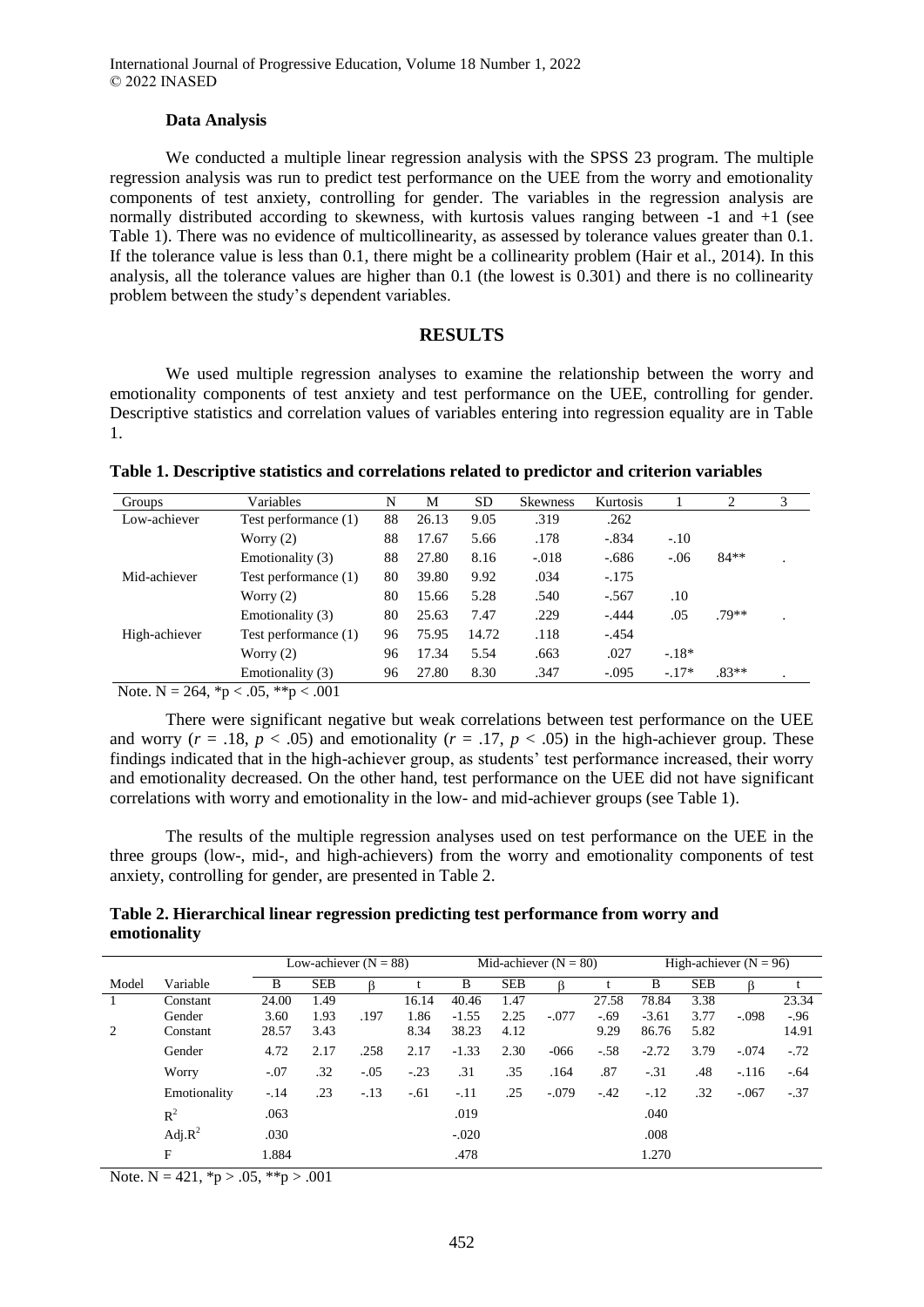The model of the worry and emotionality components of test anxiety to predict test performance on the UEE was not statistically significant in the low-achiever group,  $R^2 = .063$ ,  $F(3, 84)$  $= 1.884, p > .05$ ; adjusted  $R^2 = .030$ . This finding indicated that the worry and emotionality components of test anxiety, which explained a 3% variance of test performance on the UEE, were not a significant predictor of test performance on the UEE in the low-achiever group. Moreover, in the high-achiever group, the worry and emotionality components of test anxiety did not statistically significantly predict test performance,  $R^2 = .040$ ,  $F(3, 95) = 1.270$ ,  $p > .05$ ; adjusted  $R^2 = .008$ . This finding indicated that worry and emotionality, which explained a 1% variance of test performance, did not statistically significantly predict the test performance on the UEE of the high-achiever group. Lastly, the worry and emotionality components of test anxiety did not statistically significantly predict the test performance on the UEE in the mid-achiever group,  $R^2 = .019$ ,  $F(3, 79) = 0.478$ ,  $p > .05$ ; adjusted  $R^2$  = -.020. This finding indicated that worry and emotionality, which explained a 2% variance of test performance, were not significant predictors of students' test performance in the midachiever group (see Table 2).

#### **DISCUSSION**

The current study investigates the variance of test performance on the UEE explained for the worry and emotionality components of test anxiety after controlling for gender in low-, mid-, and high-achiever groups. Concerning the first and second research questions, it was found that the worry and emotionality components of test anxiety did not significantly predict the variance of test performance on the UEE in the three achievement groups after controlling for gender. It was also found that the worry and emotionality components of test anxiety were not significantly associated with test performance in the low- and mid-achiever groups. However, the worry and emotionality components of test anxiety had negative significant but weak relationships with students' test performance in the high-achiever group. These findings are not consistent with the results of several other studies that have shown an association between the cognitive and emotional components of test anxiety and test performance (Chapell et al., 2005; Ergene, 2011; Mcdonald, 2010; Segool et al., 2013; Putwain & Symes, 2018). However, test anxiety's cognitive and affective components have a negative significant but weak relationship with test performance on the UEE only in the high-achiever group. These findings are consistent with the results of several other studies that have shown a negative association between test anxiety and test performance (Cassady & Johnson, 2002; Crişan & Copaci, 2015; Eum & Rice, 2011; Gibbons et al., 2018; Hancock, 2001; Putwain & Symes, 2018; Zeidner, 1998).

Although test anxiety's cognitive and affective dimensions do not significantly predict test performance, they account for the variance of test performance between 1% and 3% in the three groups. Test anxiety's components accounted for the variance of achievement ranging from 2% to 7% (von der Embse & Witmer, 2014). The particularly small amount of test performance variance accounted for test anxiety and the results of this study seem to question whether developing an intervention program for test anxiety with a big investment for all students is ambiguous. The relatively small and no relationship between test anxiety and test performance warns against a general intervention program for test anxiety for all students; test anxiety interventions focused on students diagnosed with test anxiety. Moreover, investigating the relationship between test anxiety and test performance, especially in students diagnosed with test anxiety, would provide stronger relationships and account for more variance of test performance. In connection to this, developing a test anxiety intervention program only for students diagnosed with test anxiety would be more functional and economical. Consequently, school administrators can use this information to evaluate the costs and benefits of intervention and prevention programs.

In this study, we did not specifically examine the relationship between test anxiety and test performance in the high-risk group of students who may be especially vulnerable to test anxiety. Therefore, researchers should conduct test anxiety and test performance research with the group that has high test anxiety. In addition, examining the variables (e.g., self-efficacy, previous achievement)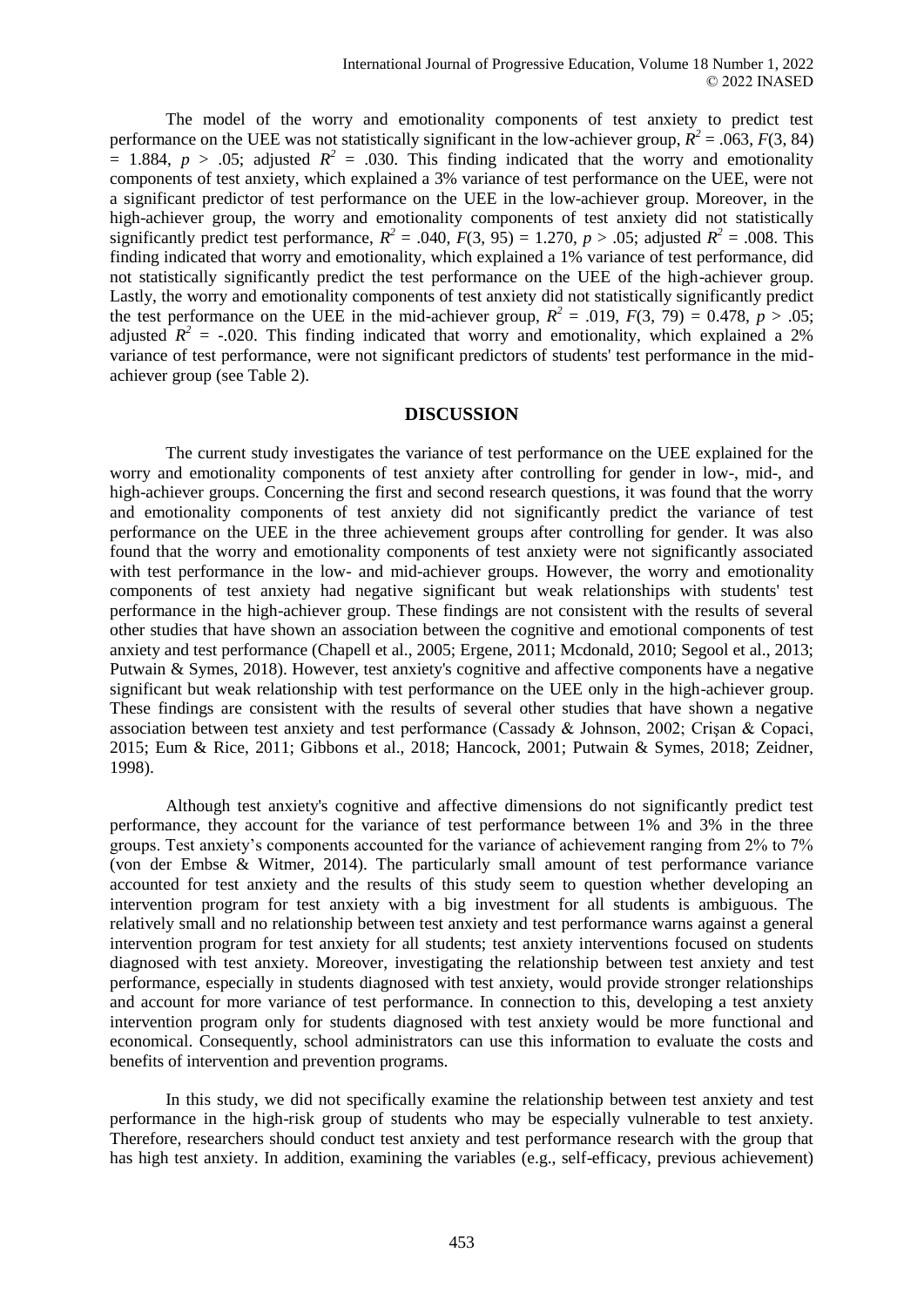that have a stronger relationship with high-stakes examination performance would contribute more to understanding and promoting test performance.

One of the limitations of this study is that test anxiety measures were not applied simultaneously to the test; instead, they were applied about 35 days before testing on the UEE. Future research might involve collecting test anxiety data closer to the time of the high-stakes testing. Another limitation of the study is the use of the total points of high-stakes testing as the indicator of test performance. Future research on the relationship between test anxiety and test performance might also use academic subtests (i.e., math, science, Türkish, social studies).

Test anxiety may positively affect test performance; therefore, when diagnosing problematic test anxiety, one should consider whether test anxiety has either a positive or negative effect on test performance. However, when test anxiety does not adversely impact test performance, this test anxiety should not be seen as a problem, even if it is high. In connection with this, school psychologists and school counselors should seek to foster strategies for identifying students with problematic test anxiety by cooperating with teachers, families, and students in their schools.

In conclusion, the cognitive and affective components of test anxiety account for a low variance of test performance between 1% and 3% in 12th-grade students in three achievement groups (i.e., high-, mid-, and low-achievers). Although test anxiety's cognitive and affective components have negative significant but weak associations with test performance in the high-achiever group, they are not significantly associated with test performance in the low- and mid-achiever groups. However, test anxiety's cognitive and affective components do not significantly account for the variance of test performance in the three groups.

#### **REFERENCES**

- Albayrak-Kaymak, D. (1987). Sınav kaygısı envanterinin Türkçe formunun oluşturulması ve güvenirliği. *Psikoloji Dergisi*, *6*(21), 55-62.
- Bal-Incebacak, B., Yaman, S., & Sarisan-Tungaç, A. (2019). The relation between intellectual risktaking regarding science classes and test anxiety inventory of secondary school. *South African Journal of Education, 39*(1). Retrieved from https://eric.ed.gov/contentdelivery/servlet/ERICServlet?accno=EJ1210338
- Barlas, G., Karaca, S., Onan, N., & Isıl, O. (2010). The relationship between self-perception and psychiatric symptoms in a group of students preparing for the university entrance examination. *Journal of Psychiatric Nurses*, *1*(1), 18-24.
- Barrows, J., Dunn, S., & A. Lloyd, C. (2013). Anxiety, self-efficacy, and college exam grades. *Universal Journal of Educational Research*, *1*(3), 204-208. https://doi.org/10.13189/ujer.2013.010310
- Boehme, K. L., Goetz, T., & Preckel, F. (2017). Is it good to value math? Investigating mothers' impact on their children's test anxiety based on control-value theory. *Contemporary Educational Psychology*, *51*, 11-21. http://dx.doi.org/10.1016/j.cedpsych.2017.05.002
- Cassady, J. C., & Johnson, R. E. (2002). Cognitive test anxiety and academic performance. *Contemporary Educational Psychology, 27*, 270-295. https://doi.org/10.1006/ceps.2001.1094
- Chapell, M. S., Blanding, Z. B., Silverstein, M. E., Takahashi, M., Newman, B., Gubi, A., & McCann, N. (2005). Test anxiety and academic performance in undergraduate and graduate students. *Journal of Educational Psychology, 97*(2), 268-274. https://doi.org/10.1037/0022- 0663.97.2.268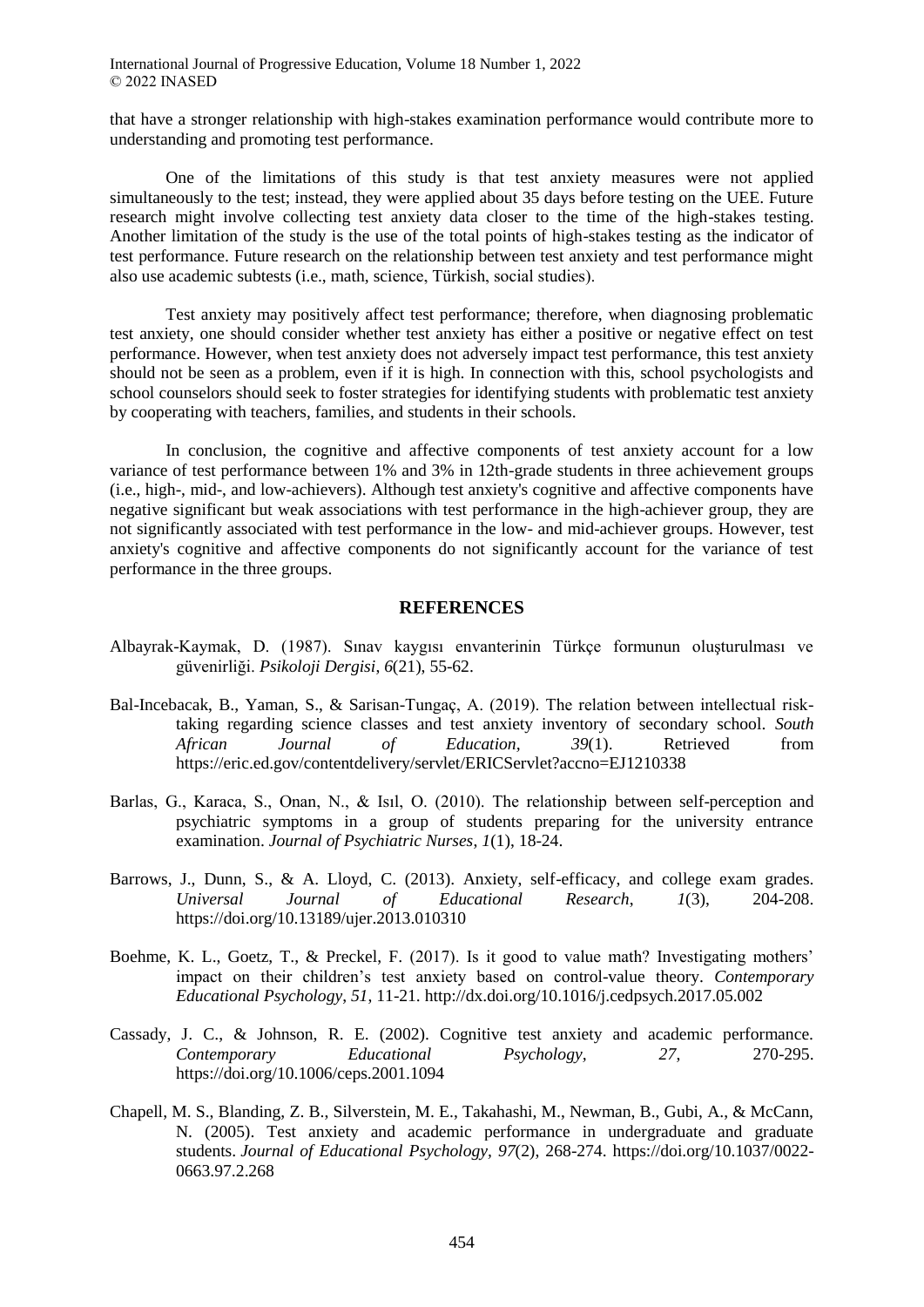- Crişan, C., & Copaci, I. (2015). The relationship between primary school childrens' test anxiety and academic performance. *Procedia-Social and Behavioral Sciences, 180*, 1584-1589. https://doi.org/10.1016/j.sbspro. 2015.02.311
- Elliot, A. J., & McGregor, H. A. (1999). Test anxiety and the hierarchical model of approach and avoidance achievement motivation. *Journal of Personality and Social Psychology, 76*(4), 628-644. https://doi.org/10.1037/0022-3514.76.4.628
- Ergene, T. (2011). The relationships among test anxiety, study habits, achievement, motivation, and academic performance among turkish high school students. *Education and Science*, *36*(160), 320-330.
- Erturan, S., & Jansen, B. (2015). An investigation of boys' and girls' emotional experience of math, their math performance, and the relation between these variables. *European Journal of Psychology of Education, 30*(4), 421-435. https://doi.org/10.1007/s10212-015-0248-7
- Eum, K., & Rice, K. G. (2011). Test anxiety, perfectionism, goal orientation, and academic performance, *Anxiety, Stress & Coping: An International Journal, 24*(2), 167-178. https://doi.org/10.1080/10615806.2010.488723
- Eysenck, M. W., & Derakshan, N. (2011). New perspectives in attentional control theory. *Personality and Individual Differences, 50*(7), 955-960. https://doi.org/10.1016/j.paid.2010.08.019
- Fraenkel, J., Wallen, N., & Hyun, H. H. (2012). *How to design and evaluate research in education*  (8th ed.). McGraw-Hill.
- Gibbons, R. E., Xu, X., Villafañe, S. M., & Raker, J. R. (2018). Testing a reciprocal causation model between anxiety, enjoyment and academic performance in postsecondary organic chemistry. *Educational Psychology*, *38*(6), 838-856. https://doi.org/10.1080/01443410.2018.1447649
- Grimley, M., & Banner, G. (2008). Working memory, cognitive style, and behavioural predictors of GCSE exam success. *Educational Psychology, 28*(3), 341-351. https://doi.org/10.1080/01443410701635058
- Güler, D., & Çakır, G. (2013). Lise son sınıf öğrencilerinin sınav kaygısını yordayan değişkenlerin incelenmesi. *Türk Psikolojik Danışma ve Rehberlik Dergisi*, *4*(39), 82-94.
- Hair, J. F., Black, W. C., Babin, B. J., & Anderson, R. E. (2014). *Multivariate data analysis* (7th ed.). Pearson Education Limited.
- Hancock, D. R. (2001). Effects of test anxiety and evaluative threat on students' achievement and motivation. *The Journal of Educational Research, 94*(5), 284-290. https://doi.org/10.1080/00220670109598764
- Kapıkıran, Ş. (2020). Ergenlerde ebeveyn akademik başarı baskısı ve desteği ile sınav kaygısı arasındaki ilişkide akademik dayanıklılığın aracılık rolü. *Pamukkale Üniversitesi Eğitim Fakültesi Dergisi*, *48*, 409-430. https://doi.org/10.9779/pauefd.521230
- Kitchen, H., Bethell, G., Fordham, E., Henderson, K., & Li, R. R. (2019*). OECD Reviews of Evaluation and Assessment in Education: Student Assessment in Turkey*. OECD Reviews of Evaluation and Assessment in Education, OECD Publishing, Paris. https://doi.org/10.1787/5edc0abe-en
- Knoll, R. W., Valentiner, D. P., & Holzman, J. B. (2019). Development and initial test of the safety behaviors in test anxiety questionnaire: Superstitious behavior, reassurance seeking, test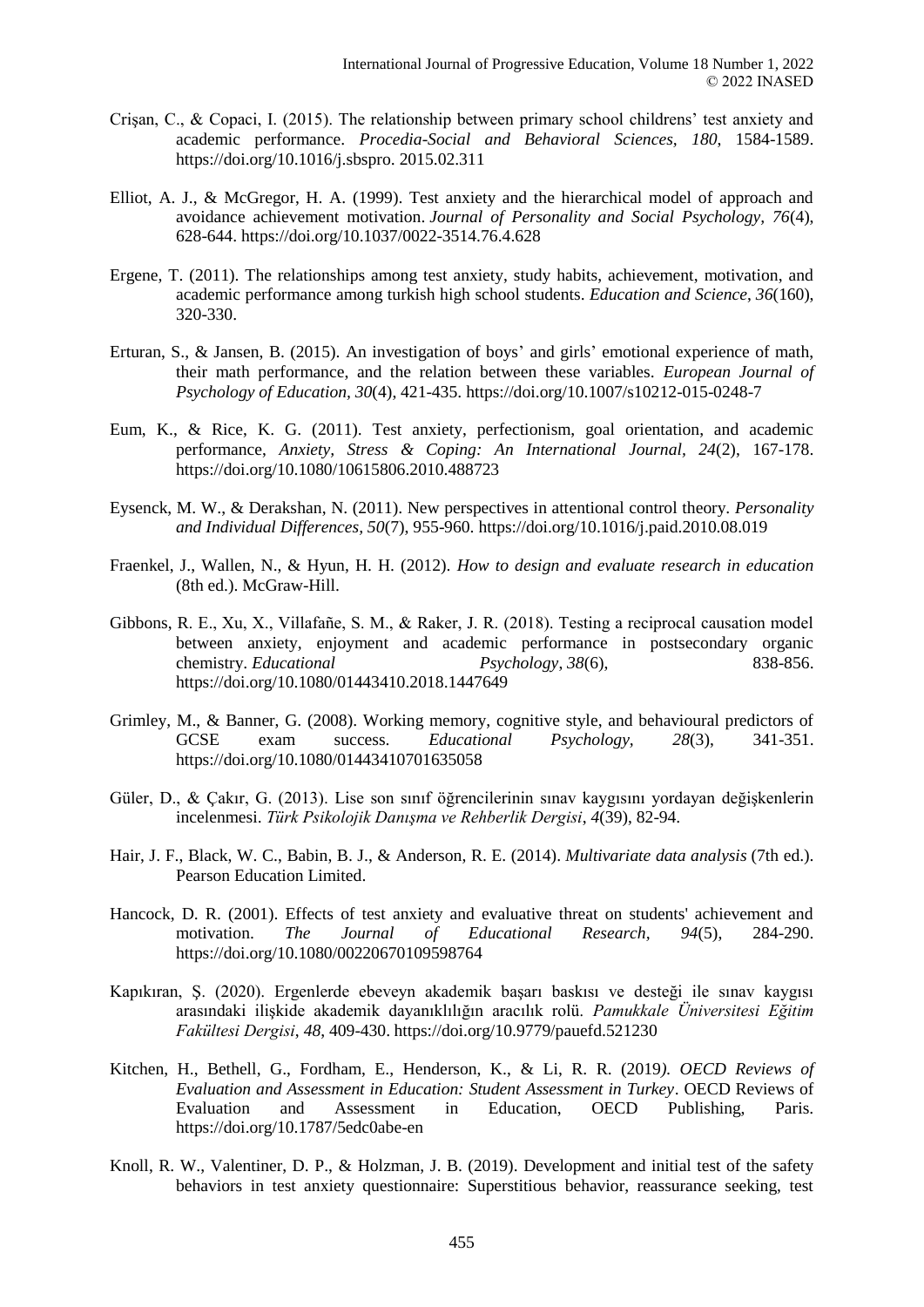International Journal of Progressive Education, Volume 18 Number 1, 2022 © 2022 INASED

> anxiety, and test performance. *Assessment*, *26*(2), 271-280. https://doi.org/10.1177/1073191116686685

- Kocabıyık, O. O., & Bacıoğlu, S. D. (2020). Durumluk sınav kaygısını yordamada ruminatif tepkiler ve cinsiyetin rolü. *Kastamonu Eğitim Dergisi*, *28*(5), 2165-2172. https://doi.org/10.24106/kefdergi.4087
- Liebert, R. M., & Morris, L. W. (1967). Cognitive and emotional components of test anxiety: A distinction and some initial data. *Psychological Reports, 20*(3), 975-978. https://doi.org/10.2466/pr0.1967.20.3.975
- Mavilidi, M. F., Hoogerheide, V., & Paas, F. (2014). A quick and easy strategy to reduce test anxiety and enhance test performance. *Applied Cognitive Psychology, 28*(5), 720-726. https://doi.org/10.1002/acp.3058
- McDonald, A. S. (2010). The prevalence and effects of test anxiety in school children. *Educational Psychology, 21*(1), 89-101. https://doi.org/10.1080/01443410020019867
- MoNE (2018). *ÖSYM Tarafından 2019 Yılında Gerçekleştirilecek TYT ve AYT Sınavlarına Esas Ortak Derslere Ait Kazanım ve Açıklamalar*, Ministry of National Education, Ankara. Retrieved from:http://ttkb.meb.gov.tr/meb\_iys\_dosyalar/2018\_10/30100127\_2019\_yuksekogretimegec is\_kazanimlar.pdf
- Núñez Peña, M. I., Suárez Pellicioni, M., & Bono Cabré, R. (2016). Gender differences in test anxiety and their impact on higher education students' academic achievement. *Procedia-Social and Behavioral Sciences, 228*, 154-160. https://doi.org/10.1016/j.sbspro.2016.07.023
- OSYM (2018). *2018 Yükseköğretim Kurumları Sınavı (YKS) Kılavuzu*, Student Selection and Placement Center, Ankara. Retrieved from: https://dokuman.osym.gov.tr/pdfdokuman/2018/YKS/KILAVUZ\_28062018.pdf
- OSYM (2019). *YKS Değerlendirme Raporu,* Student Selection and Placement Center, Ankara. Retrieved from: https://dokuman.osym.gov.tr/ pdfdokuman /2019/GENEL/yksDegRaporweb03092019.pdf
- Owens, M., Stevenson, J., Hadwin, J. A., & Norgate, R. (2014). When does anxiety help or hinder cognitive test performance? The role of working memory capacity. *British Journal of Psychology*, *105*(1), 92-101. https://doi.org/10.1111/bjop.12009
- Pekrun, R. (2006). The control-value theory of achievement emotions: Assumptions, corollaries, and implications for educational research and practice. *Educational Psychology Review, 18*(4), 315-341. https://doi.org/10.1007/s10648-006-9029-9
- Putwain, D. W., & Symes, W. (2018). Does increased effort compensate for performance debilitating test anxiety? *School Psychology Quarterly*, *33*(3), 482-491. https://dx.doi.org/10.1037/spq0000236
- Ringeisen, T., Raufelder, D., Schnell, K., & Rohrmann, S. (2016). Validating the proposed structure of the relationships among test anxiety and its predictors based on Control-Value Theory: Evidence for gender-specific patterns. *Educational Psychology, 36*(10), 1826-1844. https://doi.org/10.1080/01443410.2015.1072134
- Segool, N. K., Carlson, J. S., Goforth, A. N., Von Der Embse, N., & Barterian, J. A. (2013). Heightened test anxiety among young children: Elementary school students' anxious responses to high-stakes testing. *Psychology in the Schools*, *50*(5), 489-499. https://doi.org/10.1002/pits.21689